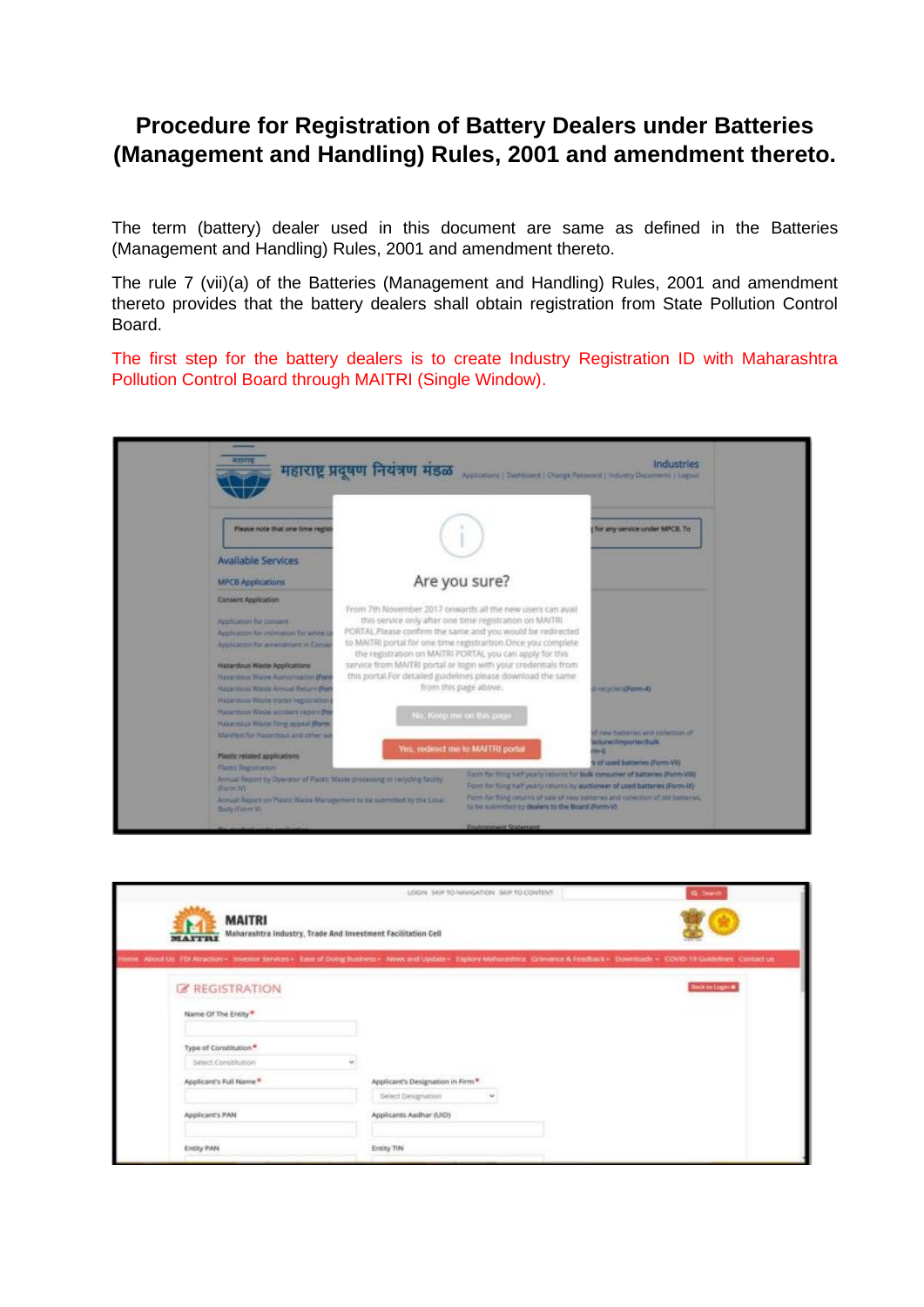| <b>MAITRI</b><br><b>MAITRI</b> | Maharashtra Industry, Trade And Investment Facilitation Cell                                                                                                                                                                                                                                   | <b>Q</b> Starp |
|--------------------------------|------------------------------------------------------------------------------------------------------------------------------------------------------------------------------------------------------------------------------------------------------------------------------------------------|----------------|
|                                | me About Us: FOI Atraction > Investor Services . Zase of Doing Business . News and Update . Copiere Maharashtra Granance & Feedback . Downloads . COVID-19 Guidelines Contact us<br>& LOG IN<br>4 User Name<br>A Password<br>LNWQL<br>第二次分 化溶剂<br>Try another<br>Enter the text you see above: |                |

| 2. Services Provided      | C. Click on a department name below to verw the offered services. |       |
|---------------------------|-------------------------------------------------------------------|-------|
| <b>III</b> ChangePassword | Maharashtra Pollution Control Board                               |       |
|                           | <b>Service Name</b>                                               | Link  |
|                           | 1) Consent to establish (under Water Act & Air Act)               | Apply |
|                           | 2) Concent to operate junder Water Aut & Ail Act)                 | Apply |
|                           | 3) Authorization under Hazardous Washe Rule                       | Apply |
|                           | 4) Renewal of Consent to operate (under Water Act & Art Act)      | Abply |
|                           | 5) Regulation for Recycling of Hazardous Viteste Rules.           | Apply |
|                           | 6) Authorization under E-waste Rules, 2011                        | Apply |
|                           | 7) Registration under Plastic Rules                               | Apply |
|                           | 3) Authorization for Big Medical Waste Disposal                   | Apply |

| <b>METODE</b><br>महाराष्ट्र प्रदूषण नियंत्रण मंडळ |  |
|---------------------------------------------------|--|
| Industry Login<br>Email list                      |  |
| Enter Email Address                               |  |
| Password:                                         |  |
| Enter Password                                    |  |
| 8FA <sub>E</sub> CEPANY                           |  |
| Enter the code above here :                       |  |
|                                                   |  |
| Looin                                             |  |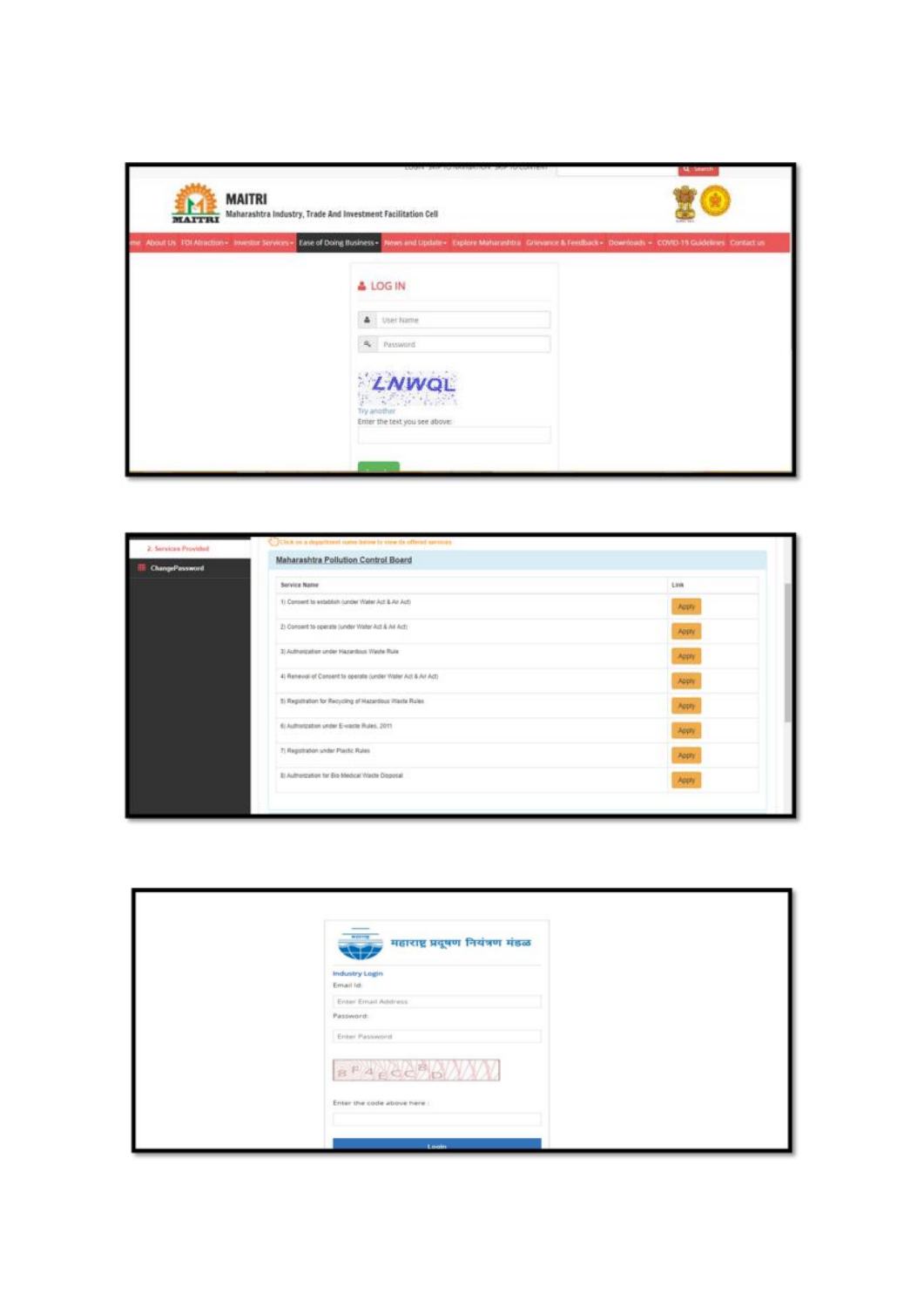After creation of Registration ID the industry/ unit has to apply for battery dealer registration along with the application accompanied with a copy of the following documents for the grant of battery dealer registration, namely:

- 1. Copies of Form V as per the Rule 7(IV) acknowledged by the manufacturers from the last 3 years.
- 2. Copy of registration of workshop/shop granted by the Local Body.
- 3. Copy of dealership granted by the authorised Battery manufacturer.

| महाराष्ट्र<br><b>Industries</b><br><b>HEIVIE HIGHT HIGHT HIGHT HIGHT Applications   Dashboard   Change Password   Industry Documents   Logout</b>                          |
|----------------------------------------------------------------------------------------------------------------------------------------------------------------------------|
| <b>FORM IV</b><br>(See Rule 4 and 7(vii))                                                                                                                                  |
| (To be submitted by the dealers to the State Pommution Control Board/Pollution Control committee)                                                                          |
|                                                                                                                                                                            |
|                                                                                                                                                                            |
| * Submit to:<br>Select SRO<br>$\mathrel{\smash\smile}$                                                                                                                     |
| 1) a) Name of the dealer                                                                                                                                                   |
| b) Address                                                                                                                                                                 |
| c) Telephone No.                                                                                                                                                           |
| d) Mobile No.                                                                                                                                                              |
| e) Fax No.                                                                                                                                                                 |
|                                                                                                                                                                            |
| 2) a) PAN No.                                                                                                                                                              |
| b) TIN No.                                                                                                                                                                 |
| c) VAT No.                                                                                                                                                                 |
| *IF APPLICABLE (AS PER THE CURRENT STATE TAX RULES, MANDATORY TIN/VAT NUMBER IS REQUIRED ONLY IF THE ANNUAL TURNOVER OF THE DEALER IS<br>MORE THAN THE PRESCRIBED VALUE.)  |
| Place<br>Date<br>m                                                                                                                                                         |
| Name of authorized battery manufacturer/dealer, from whom batteries are<br>purchased                                                                                       |
|                                                                                                                                                                            |
| a) Dealer should submit the photocopies of Form - V as per the Rule 7(IV) acknowleged by the manufacturers from the last 3 years.                                          |
| Choose File No file chosen<br>Choose File No file chosen<br>Choose File No file chosen                                                                                     |
| b) Copy of registration of workshop/shop granted by the Local Body.<br>Choose File No file chosen<br>c) Copy of dealership granted by the authorised Battery manufacturer. |
| Choose File No file chosen                                                                                                                                                 |
| Capcha:<br>DA OCAA9                                                                                                                                                        |
| Enter the code above here:                                                                                                                                                 |
|                                                                                                                                                                            |
| Submit                                                                                                                                                                     |
| Copyright © 2022 All rights Reserved.   FAQ   Guidelines   Terms & Conditions   Tickets<br>Web enabled by Web Werks.                                                       |
| Portal support Helpline number - 7045113344 / 7045113322                                                                                                                   |

The provisions of Registration under Batteries (Management and Handling) Rules, 2001 and amendment thereto and the application form and online portal provided by MPCB are as below:

## **Rule 7: Responsibilities of Dealer (Battery Dealers Issuance/ Cancellation of Registration Application):**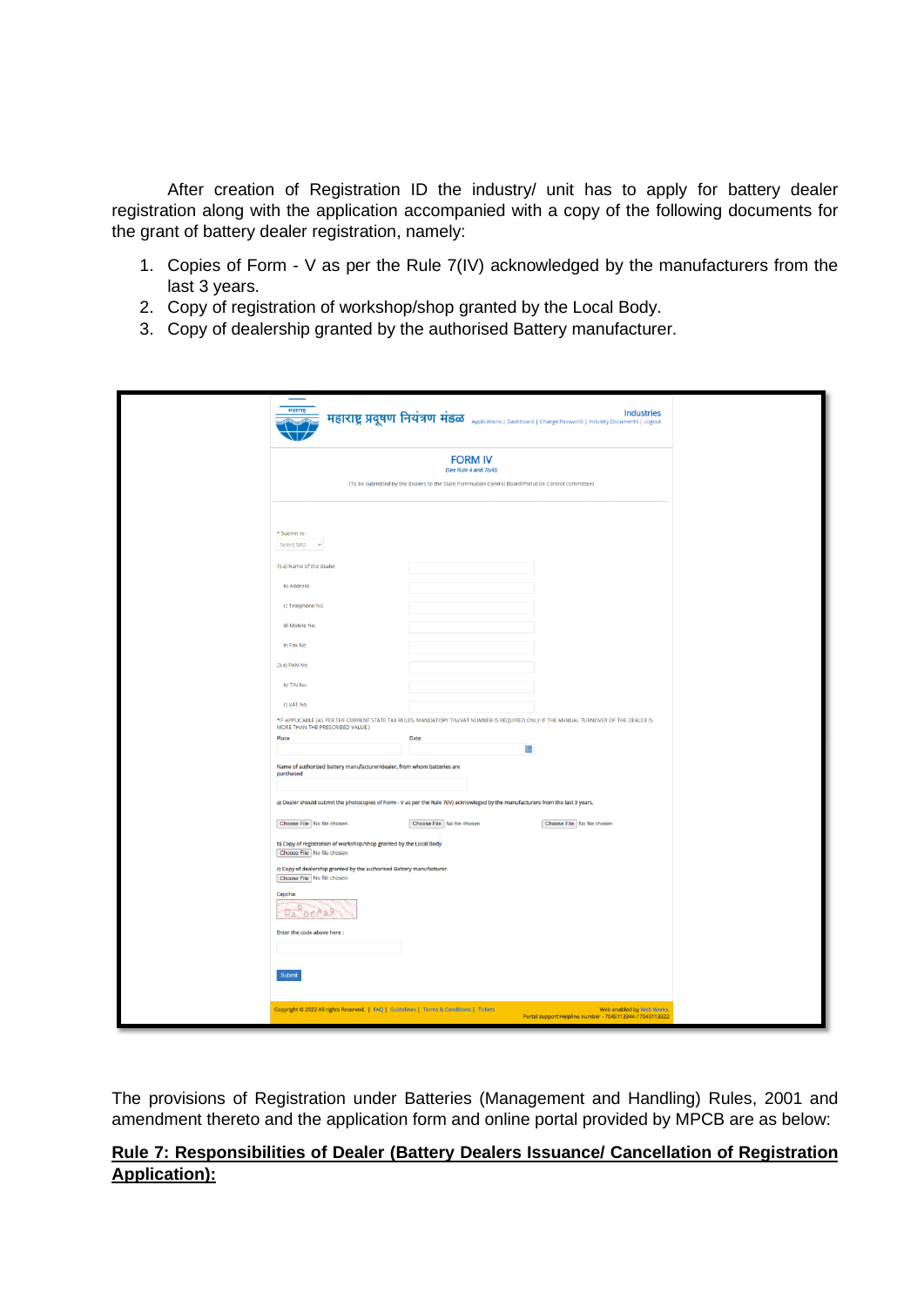*"It shall be the responsibility of a dealer to:*

*4[(vii) (a) registration with State Pollution Control Board for five years and a provision of cancellation for failure in collection of the required number of used batteries as per the said rules, non-submission of timely half yearly returns to the State Pollution Control Boards, renewal of the registration shall be as per the compliance status, to submit details as per Form IV, registration would be considered as deemed registered if not objected to within thirty days;*

*(b) an appeal shall lie against any order of suspension or cancellation, or refusal of registration passed by the Member-Secretary of the State Pollution Control Board, or any other officer designated by the State Pollution Control Board;*

*(c) the appeal shall be in writing and shall be accompanied with a copy of the order appealed against and shall be made within period of thirty days from the date of passing of the order."*

After logging into the system, under "Applications" section, "Battery applications", applicant shall select the "Battery Dealer registration" for registration application as shown below:

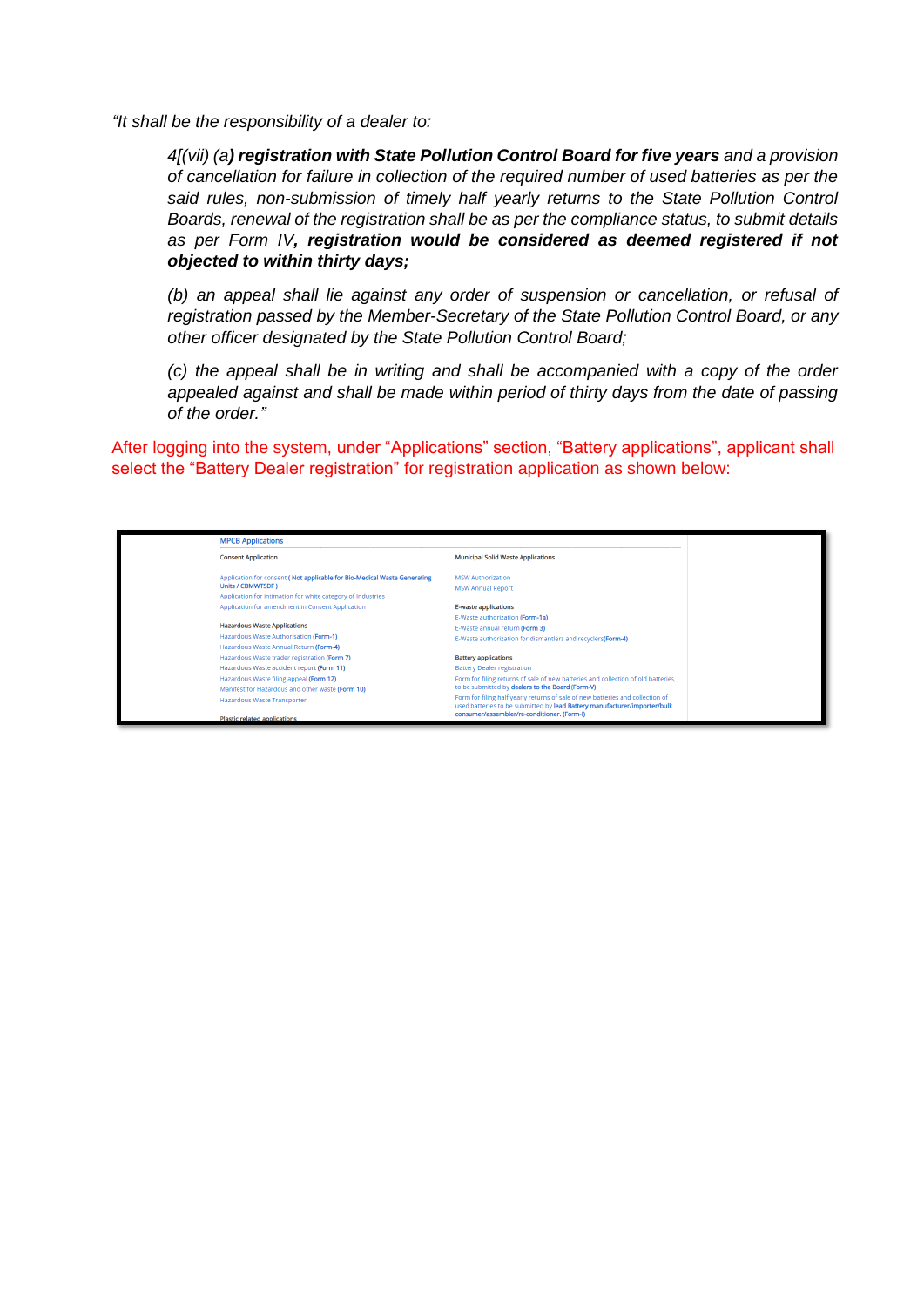|                                                                                                                                                                           |                                                                                                   | महाराष्ट्र प्रदूषण नियंत्रण मंडळ Applications   Dashboard   Change Password   Industry Documents   Logout |  |
|---------------------------------------------------------------------------------------------------------------------------------------------------------------------------|---------------------------------------------------------------------------------------------------|-----------------------------------------------------------------------------------------------------------|--|
|                                                                                                                                                                           | <b>FORM IV</b><br>(See Rule 4 and 7(vii))                                                         |                                                                                                           |  |
|                                                                                                                                                                           | (To be submitted by the dealers to the State Pommution Control Board/Pollution Control committee) |                                                                                                           |  |
| * Submit to:                                                                                                                                                              |                                                                                                   |                                                                                                           |  |
| Select SRO<br>$\check{\phantom{a}}$                                                                                                                                       |                                                                                                   |                                                                                                           |  |
| 1) a) Name of the dealer<br>b) Address                                                                                                                                    |                                                                                                   |                                                                                                           |  |
| c) Telephone No.                                                                                                                                                          |                                                                                                   |                                                                                                           |  |
| d) Mobile No.                                                                                                                                                             |                                                                                                   |                                                                                                           |  |
| e) Fax No.                                                                                                                                                                |                                                                                                   |                                                                                                           |  |
| 2) a) PAN No.                                                                                                                                                             |                                                                                                   |                                                                                                           |  |
| b) TIN No.                                                                                                                                                                |                                                                                                   |                                                                                                           |  |
| C) VAT NO.                                                                                                                                                                |                                                                                                   |                                                                                                           |  |
| *IF APPLICABLE (AS PER THE CURRENT STATE TAX RULES, MANDATORY TIN/VAT NUMBER IS REQUIRED ONLY IF THE ANNUAL TURNOVER OF THE DEALER IS<br>MORE THAN THE PRESCRIBED VALUE.) |                                                                                                   |                                                                                                           |  |
| Place                                                                                                                                                                     | Date<br>Am                                                                                        |                                                                                                           |  |
| Name of authorized battery manufacturer/dealer, from whom batteries are<br>purchased                                                                                      |                                                                                                   |                                                                                                           |  |
| a) Dealer should submit the photocopies of Form - V as per the Rule 7(IV) acknowleged by the manufacturers from the last 3 years.                                         |                                                                                                   |                                                                                                           |  |
| Choose File No file chosen                                                                                                                                                | Choose File No file chosen                                                                        | Choose File No file chosen                                                                                |  |
| b) Copy of registration of workshop/shop granted by the Local Body.<br>Choose File No file chosen                                                                         |                                                                                                   |                                                                                                           |  |
| c) Copy of dealership granted by the authorised Battery manufacturer.<br>Choose File No file chosen                                                                       |                                                                                                   |                                                                                                           |  |
| Capcha:<br>OCAAS<br><b>DA</b>                                                                                                                                             |                                                                                                   |                                                                                                           |  |
| Enter the code above here:                                                                                                                                                |                                                                                                   |                                                                                                           |  |
| Submit                                                                                                                                                                    |                                                                                                   |                                                                                                           |  |
| Copyright © 2022 All rights Reserved.   FAQ   Guidelines   Terms & Conditions   Tickets                                                                                   |                                                                                                   | Web enabled by Web Werks.<br>Portal support Helpline number - 7045113344 / 7045113322                     |  |

Vide Circular dated 05.12.2019, the power to grant/ refusal of applications for battery dealer registration, is delegated to the respective Sub-Regional Officers (SROs) of Maharashtra Pollution Control Board by Member Secretary of the Board.

All applications are disposed by the SROs according to the aforementioned Rules for issuance for Registration to battery dealers **within 30 days of application of battery dealer registration**.

In case of any discrepancy, MPCB shall communicate the same through the industry documents section, hence applicants are advised to periodically check their Industry Documents section as shown below:

|  | MPCB-BATTERY_DEALER-0000000015    BATTERY DEALER MANUFACTURER<br>Download certificate | 06-12-2017 | Approved | Download   MPCB<br><b>Documents</b> |  |
|--|---------------------------------------------------------------------------------------|------------|----------|-------------------------------------|--|
|  |                                                                                       |            |          |                                     |  |

Once the Registration is issued / cancelled, the status alongwith copy of letter, will be reflected in the Industry's Login ID and on MPCB's website, which is shown below: